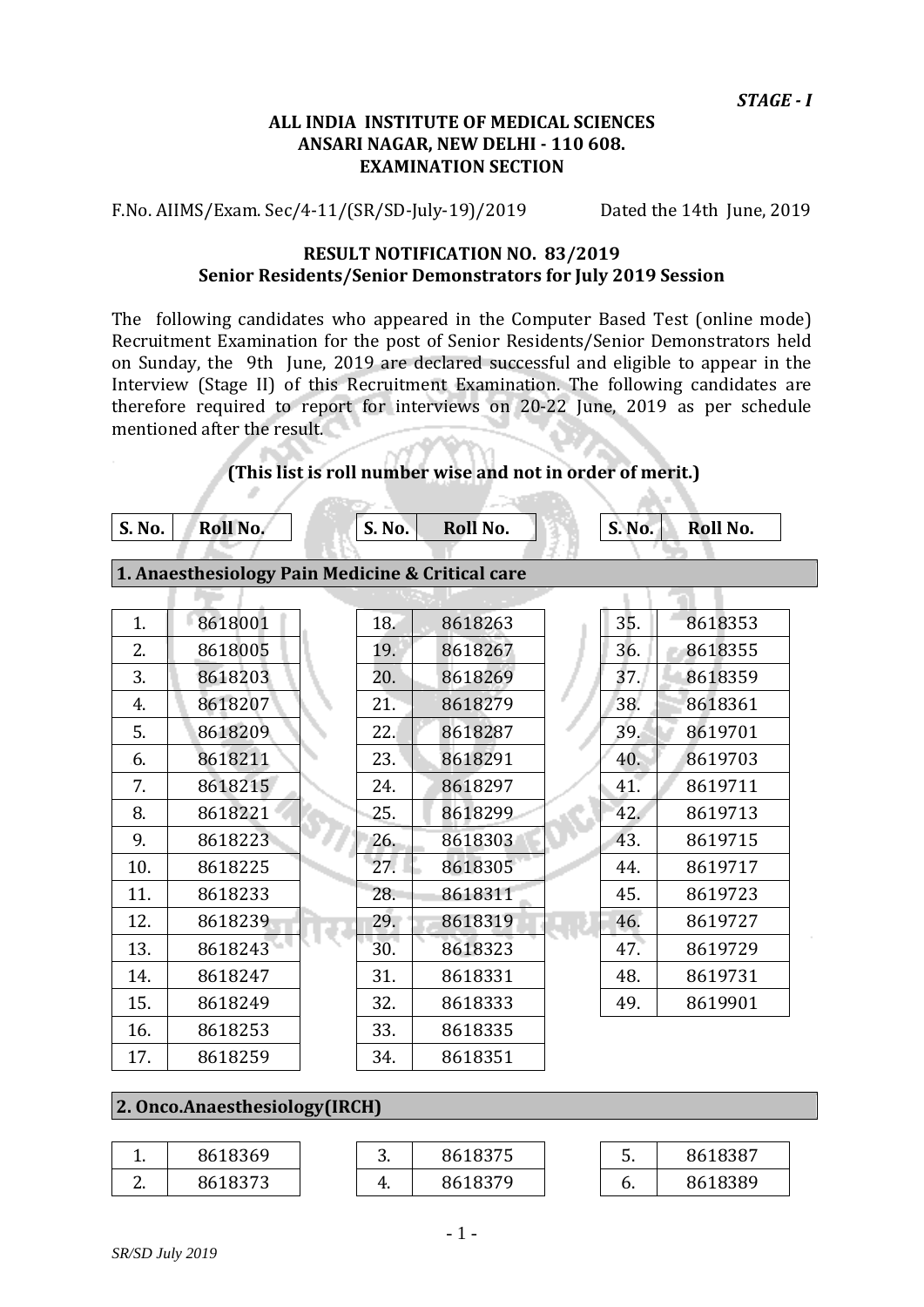| 7. | 8618391                               | 10. | 8618399  | 13.<br>8619733 |
|----|---------------------------------------|-----|----------|----------------|
| 8. | 8618395                               | 11. | 8618401  |                |
| 9. | 8618397                               | 12. | 8618403  |                |
|    |                                       |     |          |                |
|    | 3. Palliative Medicine (Dr. BRA IRCH) |     |          |                |
|    |                                       |     |          |                |
| 1. | 8618409                               | 3.  | 8618419  | 5.<br>8618423  |
| 2. | 8618417                               | 4.  | 8618421  |                |
|    |                                       |     |          |                |
|    | 4. Cardiac Anaesthesiology            |     |          |                |
|    |                                       |     |          |                |
| 1. | 8618009                               | 3.  | 8618427  | 5.<br>8618433  |
| 2. | 8618425                               | 4.  | 8618429  | 8618437<br>6.  |
|    |                                       |     |          |                |
|    | <b>5. Neuro Anaesthesiology</b>       |     |          |                |
|    |                                       |     | فالطعناء |                |
| 1. | 8618443                               | 4.  | 8618449  | 7.1<br>8619739 |
| 2. | 8618445                               | 5.  | 8618451  |                |
| 3. | 8618447                               | 6.  | 8619737  |                |
|    |                                       |     |          |                |
|    | 6. Radiodiagnosis                     |     |          |                |
|    |                                       |     |          |                |
| 1. | 8618019                               | 15. | 8618547  | 29.<br>8618633 |
| 2. | 8618025                               | 16. | 8618549  | 30.<br>8618635 |
| 3. | 8618457                               | 17. | 8618551  | 31.<br>8618639 |
| 4. | 8618461                               | 18. | 8618555  | 32.<br>8618641 |
| 5. | 8618465                               | 19. | 8618567  | 33.<br>8618645 |

| 1.  | 8618019 | 15. | 8618547 | 29. | 8618633 |
|-----|---------|-----|---------|-----|---------|
| 2.  | 8618025 | 16. | 8618549 | 30. | 8618635 |
| 3.  | 8618457 | 17. | 8618551 | 31. | 8618639 |
| 4.  | 8618461 | 18. | 8618555 | 32. | 8618641 |
| 5.  | 8618465 | 19. | 8618567 | 33. | 8618645 |
| 6.  | 8618477 | 20. | 8618579 | 34. | 8618649 |
| 7.  | 8618493 | 21. | 8618589 | 35. | 8618651 |
| 8.  | 8618495 | 22. | 8618593 | 36. | 8618659 |
| 9.  | 8618511 | 23. | 8618597 | 37. | 8618667 |
| 10. | 8618521 | 24. | 8618603 | 38. | 8618669 |
| 11. | 8618533 | 25. | 8618615 | 39. | 8619743 |
| 12. | 8618537 | 26. | 8618619 | 40. | 8619921 |
| 13. | 8618539 | 27. | 8618621 | 41. | 8619929 |
| 14. | 8618543 | 28. | 8618625 |     |         |

# **7. Cardiovascular Radiology And Endovascular Interventions**

| . .      | 8618673 | ∽<br>J. | '8679<br>861 | -<br><u>.</u> | 8618689 |
|----------|---------|---------|--------------|---------------|---------|
| <u>.</u> | 8618675 | . .     | 8618687      |               |         |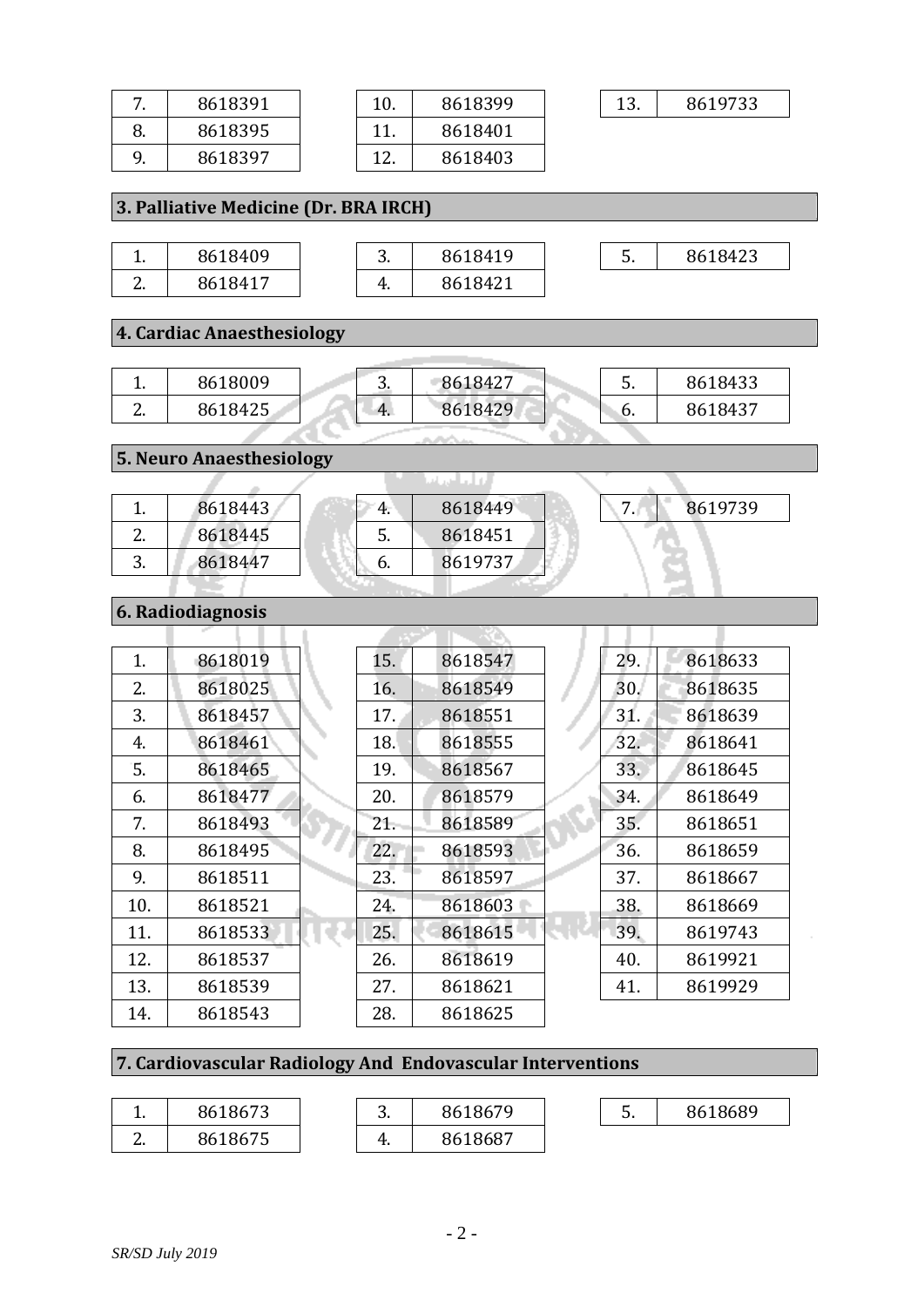#### **8. Neuroimaging & Interventional Neuro-Radiology**

|          | 8618693 |
|----------|---------|
| $\prime$ | 8618697 |
| 3        | 8618701 |

|    | 8618703 |
|----|---------|
| 5. | 8618705 |
| h. | 8618709 |

7. 8618713

### **9. Orthopaedics**

| 1. | 8618053 | 10. | 8618811 | 19. | 8618879 |
|----|---------|-----|---------|-----|---------|
| 2. | 8618057 | 11. | 8618813 | 20. | 8618899 |
| 3. | 8618063 | 12. | 8618821 | 21. | 8618903 |
| 4. | 8618725 | 13. | 8618825 | 22. | 8618913 |
| 5. | 8618735 | 14. | 8618839 | 23. | 8618933 |
| 6. | 8618753 | 15. | 8618851 | 24. | 8618951 |
| 7. | 8618775 | 16. | 8618855 | 25. | 8618981 |
| 8. | 8618803 | 17. | 8618861 | 26. | 8619773 |
| 9. | 8618809 | 18. | 8618873 | 27. | 8619777 |
|    |         |     |         |     |         |

#### **10. Prosthodontics (CDER)**

| <b>. .</b> | 8618989 | ັ  | 8619005 |  |
|------------|---------|----|---------|--|
| <u>.</u>   | 8619003 | 4. | 8619953 |  |

#### **11. Conservative & Endodontics (CDER)**

|                                | 8619015                | 8619019<br>8619045<br>3. |  |  |  |  |
|--------------------------------|------------------------|--------------------------|--|--|--|--|
|                                | 12. Orthodontics(CDER) |                          |  |  |  |  |
|                                |                        |                          |  |  |  |  |
|                                | 8619063                | 8619105<br>8619119<br>3. |  |  |  |  |
|                                |                        |                          |  |  |  |  |
| 13. Community Dentistry (CDER) |                        |                          |  |  |  |  |
|                                |                        | ______                   |  |  |  |  |

| $\sim$ $\sim$<br>$\sim$<br>861<br>чn<br>∽<br>⊥ບບ∶<br><u>.</u><br><b>. .</b><br>UU | $- -$<br>$\sim$<br><b>.</b><br>1 J J<br>J.<br>, س |
|-----------------------------------------------------------------------------------|---------------------------------------------------|

#### **14. Oral & Max. Surgery (CDER)**

|    | 8619161 | 5. | 8619193 |
|----|---------|----|---------|
| 2. | 8619163 | 6. | 8619197 |
| 3. | 8619169 |    | 8619199 |
|    | 8619179 | 8. | 8619205 |

| 9   | 8619209 |
|-----|---------|
| 10. | 8619213 |
| 11  | 8619231 |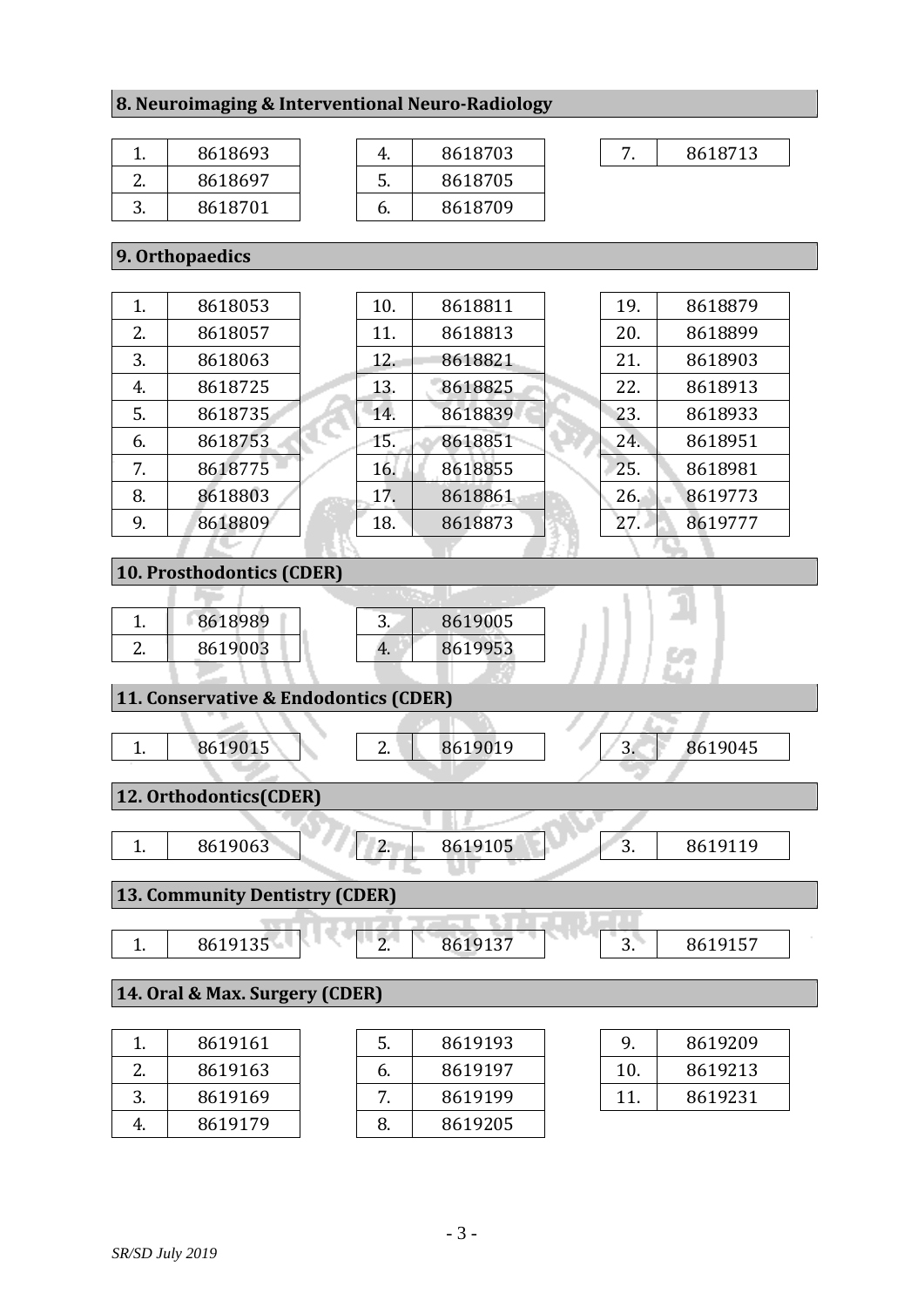### **15. Critical & Intensive Care**

| . .           | 8619233 | ∽<br>J. | 8619241 | -<br><u>.</u> | 8619245 |
|---------------|---------|---------|---------|---------------|---------|
| ⌒<br><u>.</u> | 8619237 | 4.      | 8619243 |               |         |

### **16. Medical Oncology**

| 8618129 |
|---------|
| 8619247 |
| 8619249 |
| 8619257 |
|         |

| 5. | 8619265 |
|----|---------|
| 6. | 8619267 |
|    | 8619269 |
| 8  | 8619271 |

| 9   | 8619273 |
|-----|---------|
| 10. | 8619275 |
| 11. | 8619277 |
| 12. | 8619281 |

### **17. Radiotherapy**

|          | 8618133 |              | 8619323 |    | 8619333 |
|----------|---------|--------------|---------|----|---------|
| <u>.</u> | 8618139 | J.           | 8619325 | ο. | 8619335 |
| ິ.       | 8619299 | $\mathbf{b}$ | 8619329 | 9. | 8619341 |
|          |         |              |         |    |         |

**SAMPLE** 

i<br>Personali

### **18. Medicine**

| 8618145 |  |
|---------|--|
| 8619349 |  |
| 8619359 |  |
| 8619369 |  |
| 8619375 |  |
| 8619387 |  |
| 8619397 |  |
| 8619399 |  |
|         |  |

| 9.  | 8619411 |
|-----|---------|
| 10. | 8619415 |
| 11. | 8619425 |
| 12. | 8619427 |
| 13. | 8619437 |
| 14. | 8619439 |
| 15. | 8619445 |
| 16. | 8619447 |
|     |         |

| 17. | 8619461 |
|-----|---------|
| 18. | 8619819 |
| 19. | 8619823 |
| 20. | 8619827 |
| 21. | 8619837 |
| 22. | 8619841 |
| 23. | 8619989 |
|     |         |

### **19. Emergency Medicine**

| . .           | 8619467 |    | 8619627 |  | 8619999 |
|---------------|---------|----|---------|--|---------|
| ⌒<br><u>.</u> | 8619469 | 5. | 8619628 |  |         |
| ⌒             | 8619471 | O. | 8619997 |  |         |

### **20. Medicine (Trauma)**

| 1. | 8619477 |
|----|---------|
| 2. | 8619487 |
| 3. | 8619489 |
| 4. | 8619491 |
| 5. | 8619495 |

| 6.             | 8619501 |
|----------------|---------|
| 7 <sub>1</sub> | 8619503 |
| 8.             | 8619505 |
| 9.             | 8619507 |
| 10.            | 8619509 |

| 11. | 8619511 |
|-----|---------|
| 12. | 8619517 |
| 13. | 8619845 |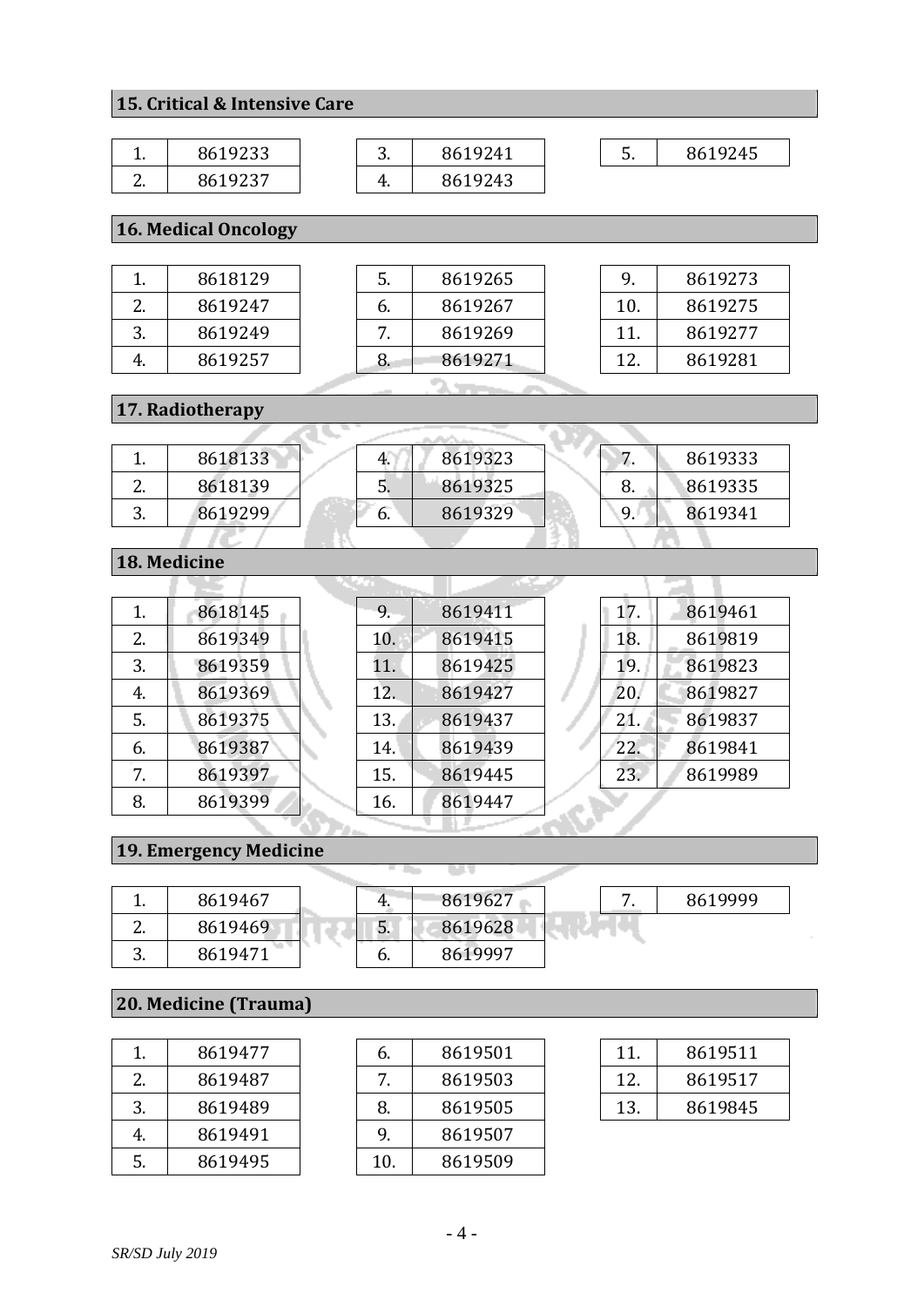#### **21. Rheumatology**

| 8619521 |
|---------|
| 8619529 |
| 8619531 |

|     | 8619537 |
|-----|---------|
| .5. | 8619849 |
| h.  | 8619904 |

7. 8620003

#### **22. Geriatric Medicine** 1. 8619547 **23. Pulmonary Medicine** 1. 8619555 2. 8619557 3. 8619559 **24. Neuro-Surgery** التلطين 1. 8618153 4. 8619585 7. 8619593 2. 8619577 5. 8619587 8. 8619857 6. 8619591 3. 8619579 **25. Paediatrics** - 93 15. 8618304 1. 8618004 8. 8618264 2. 8618155 9. 8618274 16. 8618364 3. 8618204 10. 8618278 17. 8619595 4. 8618216 11. 8618286 18. 8619617 5. 8618224 12. 8618290 19. 8619706 6. 8618252 13. 8618292 20. 8619712 7. 8618254 14. 8618300 21. 8619916

**26. Paediatric Surgery**



#### **27. Dermatology & Venereology**

|   | 8618018 |
|---|---------|
|   | 8618382 |
| 3 | 8618390 |
|   | 8618392 |

| 5. | 8618396 |
|----|---------|
| 6. | 8618404 |
|    | 8618412 |
| x  | 8618418 |

|    | 8618430 |
|----|---------|
| 10 | 8618446 |

#### **28. Forensic Medicine**

#### 1. 8618026 2. 8618028 3. 8618030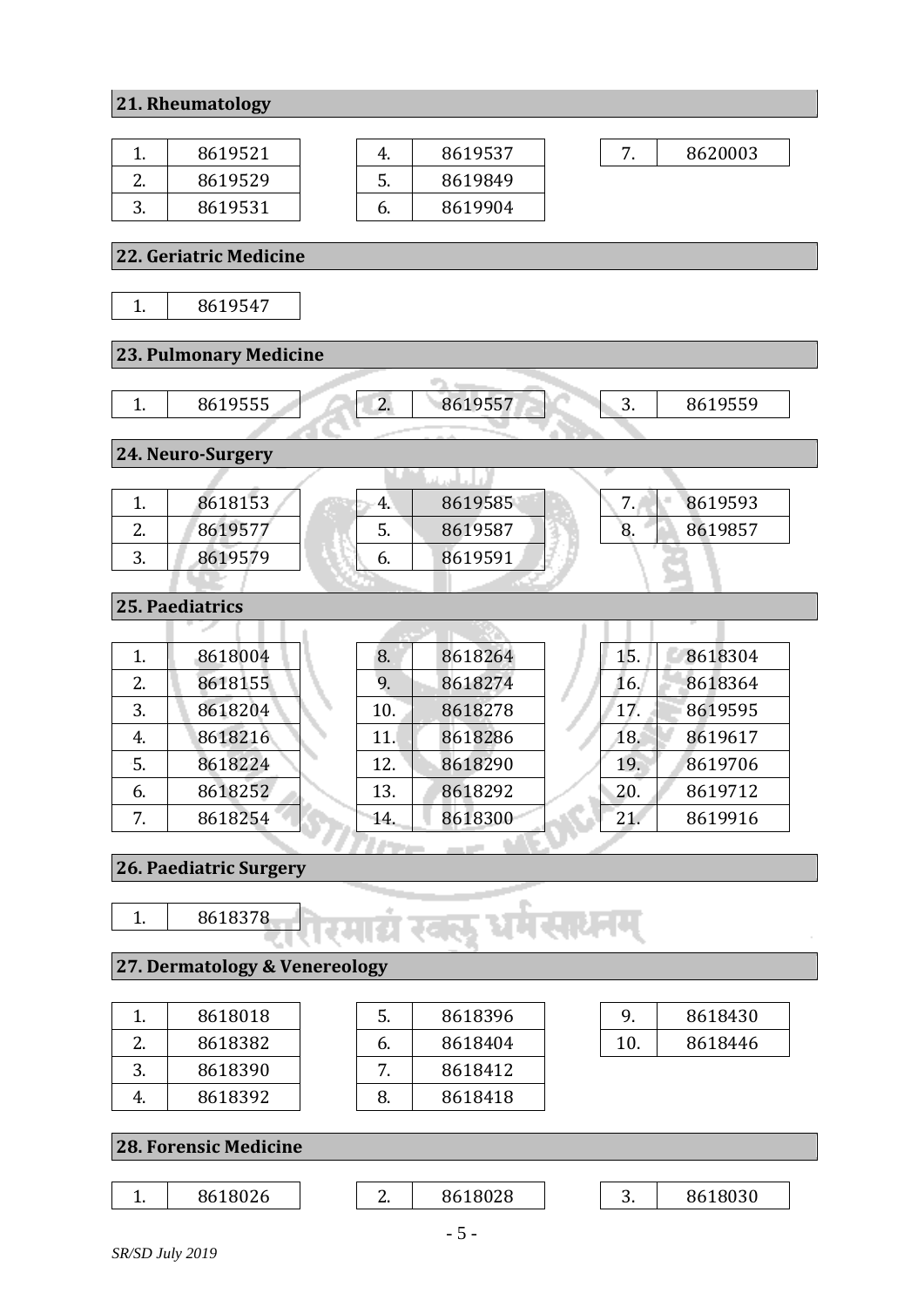| 4. | 8618456                      | 6.  | 8618462 |     |         |  |
|----|------------------------------|-----|---------|-----|---------|--|
| 5. | 8618460                      | 7.  | 8619722 |     |         |  |
|    |                              |     |         |     |         |  |
|    | 29. Laboratory Oncology      |     |         |     |         |  |
|    |                              |     |         |     |         |  |
| 1. | 8618468                      | 3.  | 8618472 | 5.  | 8618480 |  |
| 2. | 8618470                      | 4.  | 8618478 | 6.  | 8619726 |  |
|    |                              |     |         |     |         |  |
|    | <b>30. Medical Physics</b>   |     |         |     |         |  |
| 1. | 8618038                      | 2.  | 8618484 | 3.  | 8618488 |  |
|    |                              |     |         |     |         |  |
|    | 31. Pathology                |     |         |     |         |  |
|    |                              |     |         |     |         |  |
| 1. | 8618510                      | 4.  | 8618552 | 7.  | 8619926 |  |
| 2. | 8618514                      | 5.  | 8619734 |     |         |  |
| 3. | 8618530                      | 6.  | 8619924 |     |         |  |
|    |                              |     |         |     |         |  |
|    | <b>32. Nuclear Medicine</b>  |     |         |     |         |  |
|    |                              |     |         |     |         |  |
| 1. | 8618564                      | 2.  | 8618568 |     |         |  |
|    | 33. Lab. Medicine            |     |         |     |         |  |
|    |                              |     |         |     |         |  |
| 1. | 8618570                      | 3.  | 8618574 | 5.  | 8618580 |  |
| 2. | 8618572                      | 4.  | 8618576 | 6.  | 8618582 |  |
|    |                              |     |         |     |         |  |
|    | 34. Microbiology             |     |         |     |         |  |
|    |                              |     |         |     |         |  |
| 1. | 8618592                      | 3.  | 8618610 | 5.  | 8618644 |  |
| 2. | 8618594                      | 4.  | 8618642 |     |         |  |
|    |                              |     |         |     |         |  |
|    | 35. Obstetrics & Gynaecology |     |         |     |         |  |
|    |                              |     |         |     |         |  |
| 1. | 8618050                      | 11. | 8618700 | 21. | 8618784 |  |
| 2. | 8618052                      | 12. | 8618704 | 22. | 8618798 |  |
| 3. | 8618652                      | 13. | 8618718 | 23. | 8618802 |  |
| 4. | 8618654                      | 14. | 8618722 | 24. | 8618804 |  |
| 5. | 8618656                      | 15. | 8618750 | 25. | 8618810 |  |
| 6. | 8618662                      | 16. | 8618760 | 26. | 8618826 |  |
| 7. | 8618670                      | 17. | 8618764 | 27. | 8618828 |  |

8. 8618684

9. 8618686<br>10. 8618698

8618698

20. 8618776

28. 8618830

29. 8618840<br>30. 8618856

8618856

18. 8618768

19. 8618770<br>20. 8618776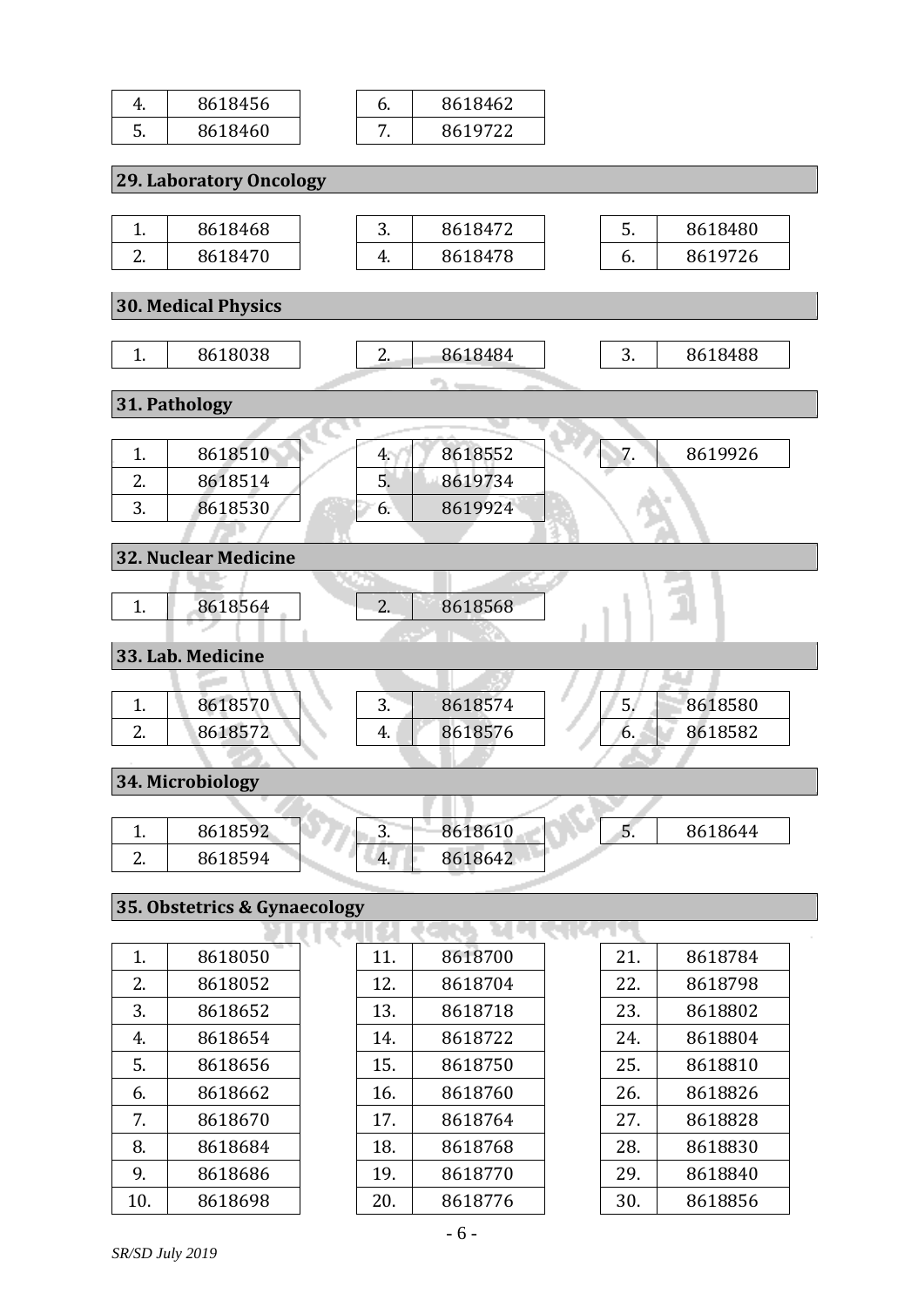| -32 | 8618864 |
|-----|---------|
| 32. | 8619758 |

| 33. | 8619764 |
|-----|---------|
|     | 8619766 |

35. 8619938

**36. Ophthalmology**

| 8618892 | 5.            | 8618948 |
|---------|---------------|---------|
| 8618902 | $\mathbf b$ . | 8618952 |
| 8618932 |               | 8618964 |
| 8618940 | -8.           | 8618966 |

| 9   | 8618976 |
|-----|---------|
| 10. | 8618996 |
| 11  | 8619956 |

### **37. Cardiology**

|               | 8618068 | 4. | 8619042 |    | 8619054 |
|---------------|---------|----|---------|----|---------|
| ⌒<br><u>.</u> | 8619032 | J. | 8619046 | о. | 8619056 |
| ັ             | 8619034 |    | 8619048 |    |         |

÷.

## **38. Cardiac Thoracic & Vascular Surgery (CTVS)**

1. 8619058

### **39. Surgery**

| 1.  | 8618072 | 14. | 8619098 | 27. | 8619170 |
|-----|---------|-----|---------|-----|---------|
| 2.  | 8618074 | 15. | 8619108 | 28. | 8619196 |
| 3.  | 8618078 | 16. | 8619112 | 29. | 8619206 |
| 4.  | 8618080 | 17. | 8619114 | 30. | 8619208 |
| 5.  | 8618082 | 18. | 8619122 | 31. | 8619214 |
| 6.  | 8618084 | 19. | 8619124 | 32. | 8619806 |
| 7.  | 8618088 | 20. | 8619132 | 33. | 8619814 |
| 8.  | 8618090 | 21. | 8619136 | 34. | 8619816 |
| 9.  | 8619066 | 22. | 8619140 | 35. | 8619820 |
| 10. | 8619080 | 23. | 8619148 | 36. | 8619822 |
| 11. | 8619084 | 24. | 8619160 | 37. | 8619828 |
| 12. | 8619092 | 25. | 8619164 | 38. | 8619960 |
| 13. | 8619096 | 26. | 8619168 |     |         |

### **40. Surgery Trauma**

| . .              | 8618094 | ч. | 8619220 | -  | 8619226 |
|------------------|---------|----|---------|----|---------|
| c<br><u>.</u>    | 8618098 | J. | 8619222 | 8. | 8619834 |
| $\sqrt{2}$<br>ຸ, | 8619218 | o. | 8619224 |    | 8619836 |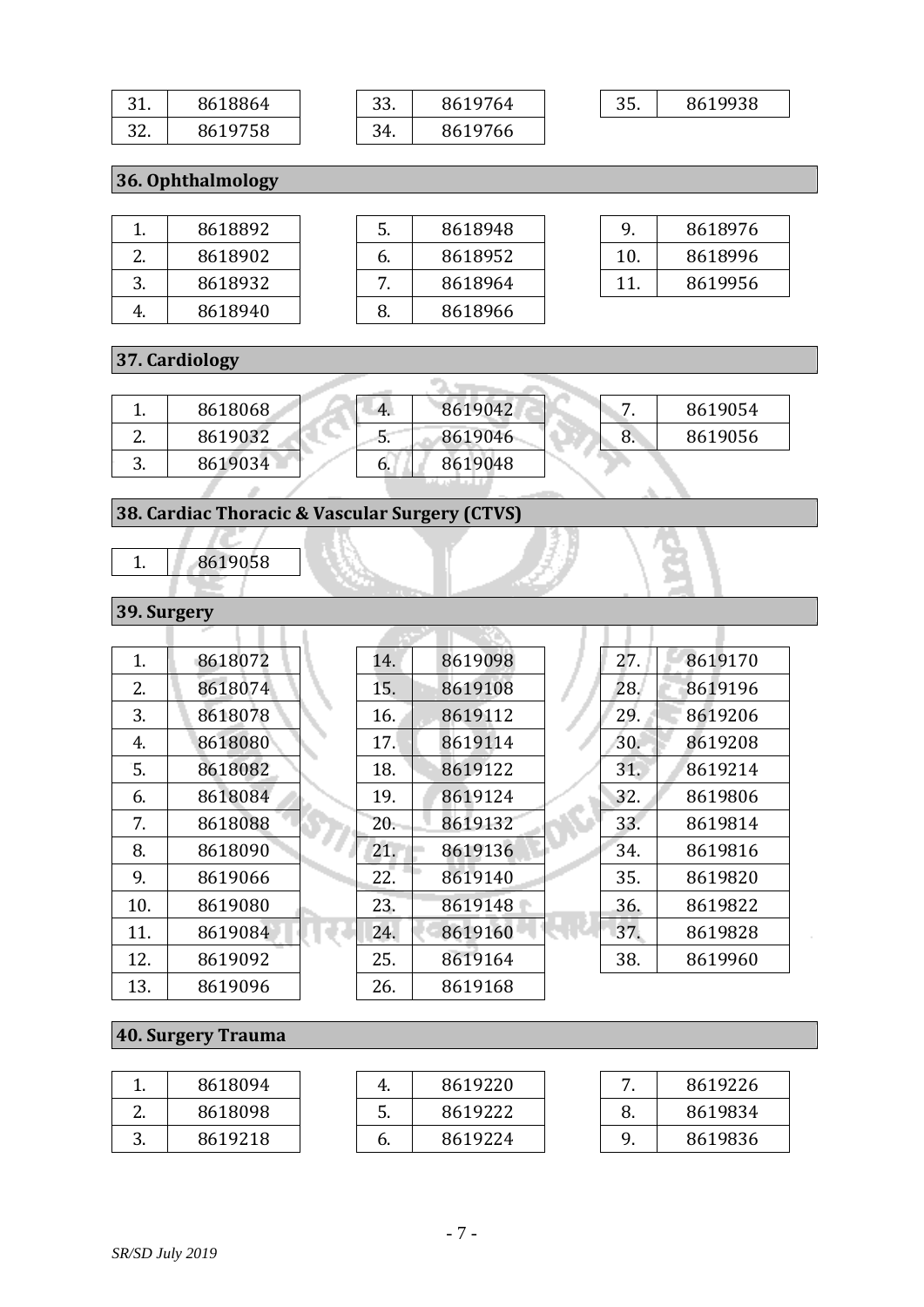### **41. Plastic Surgery & Reconstructive Surgery**

| 1.  | 8618102 |
|-----|---------|
| 2.5 | 8619230 |
| 3.  | 8619232 |
| 4.  | 8619234 |
| 5.  | 8619238 |
| 6.  | 8619240 |

| 7.  | 8619242 |
|-----|---------|
| 8.  | 8619244 |
| 9.  | 8619248 |
| 10. | 8619252 |
| 11. | 8619254 |
| 12. | 8619256 |
|     |         |

| 13. | 8619258 |
|-----|---------|
| 14. | 8619262 |
| 15. | 8619838 |
| 16. | 8619840 |
| 17. | 8619974 |

### **42. Anatomy**

|          | 8619266 | ч. | 8619278 |  | 8619290 |
|----------|---------|----|---------|--|---------|
| <u>.</u> | 8619268 | C. | 8619280 |  |         |
| ຸບ.      | 8619276 | v. | 8619288 |  |         |
|          |         |    |         |  |         |

**43. Biophysics**



#### **44. Community Medicine**

| r<br><u>.</u> | 8619334 | 4. | 8619364 |  |
|---------------|---------|----|---------|--|
|               |         |    |         |  |

**45. E.N.T.**

| <b>. .</b> | 8619370 | <u>.</u> | 8619372<br><u>JIL</u> | J. | 8619374 |
|------------|---------|----------|-----------------------|----|---------|

#### **46. Hospital Administration**

| 1. | 8618114 | 7 <sub>1</sub> | 8618126 | 13. | 8619390 |
|----|---------|----------------|---------|-----|---------|
| 2. | 8618116 | 8.             | 8619378 | 14. | 8619392 |
| 3. | 8618118 | 9.             | 8619380 | 15. | 8619394 |
| 4. | 8618120 | 10.            | 8619382 | 16. | 8619396 |
| 5. | 8618122 | 11.            | 8619384 | 17. | 8619846 |
| 6. | 8618124 | 12.            | 8619388 | 18. | 8619984 |

### **47. Surgical Oncology**

|   | 8619412 |
|---|---------|
|   | 8619430 |
| २ | 8619436 |

| 4. | 8619442 |
|----|---------|
| 5. | 8619446 |
| 6. | 8619448 |

| 8619474 |
|---------|
| 8619990 |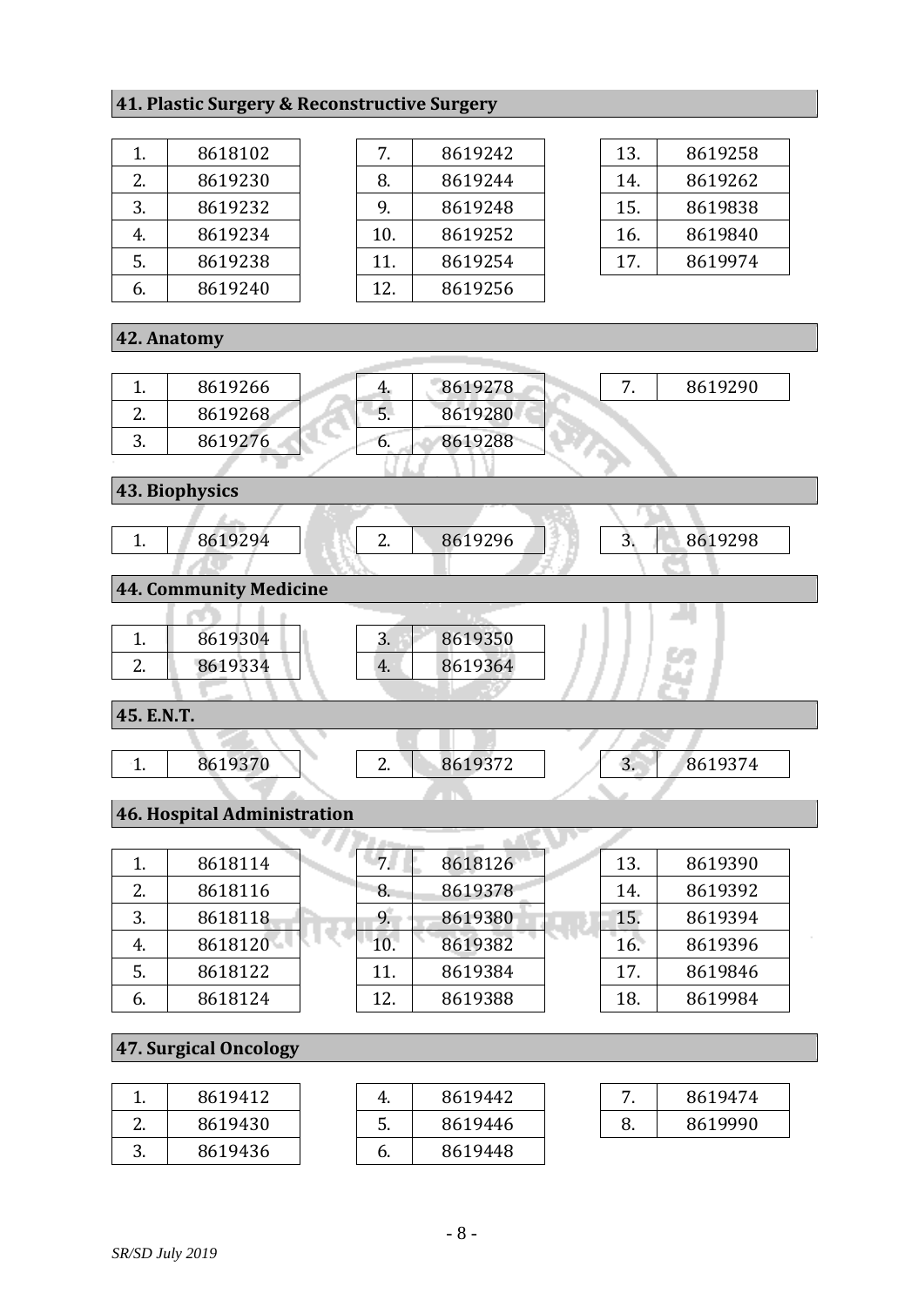|                                              | <b>48. Blood Bank</b>           |                                |  |  |
|----------------------------------------------|---------------------------------|--------------------------------|--|--|
|                                              |                                 |                                |  |  |
| 1.                                           | 8619478                         | 2.<br>3.<br>8619858<br>8619994 |  |  |
|                                              |                                 |                                |  |  |
|                                              | 49. Psychiatry                  |                                |  |  |
|                                              |                                 |                                |  |  |
| 1.                                           | 8618144                         | 7.<br>8619546<br>4.<br>8619488 |  |  |
| 2.                                           | 8618150                         | 5.<br>8619520                  |  |  |
| 3.                                           | 8619486                         | 8619530<br>6.                  |  |  |
|                                              | 50. Physiology                  |                                |  |  |
|                                              |                                 |                                |  |  |
| 1.                                           | 8618158                         | 5.<br>3.<br>8619576<br>8619580 |  |  |
| 2.                                           | 8619568                         | 8619578<br>4.<br>8619864<br>6. |  |  |
|                                              |                                 |                                |  |  |
|                                              | 51. Biochemistry                |                                |  |  |
|                                              |                                 |                                |  |  |
| 1.                                           | 8619588                         | 5.<br>3.<br>8619606<br>8619868 |  |  |
| 2.                                           | 8619598                         | 4.<br>8619608                  |  |  |
|                                              |                                 |                                |  |  |
|                                              | <b>52. Clinical Haematology</b> |                                |  |  |
|                                              |                                 |                                |  |  |
| 1.                                           | 8618164                         | 3.<br>2.<br>8619874<br>8620002 |  |  |
| 53. Physical Medicine & Rehabilitation (PMR) |                                 |                                |  |  |
|                                              |                                 |                                |  |  |
| 1.                                           | 8619618                         | 3.<br>8619624                  |  |  |
| 2.                                           | 8619620                         | 8619626<br>4.                  |  |  |
|                                              |                                 |                                |  |  |

**IMPORTANT**

**The total number of candidates eligible called for interviews are two times the number of advertised seats (but not less than 3 in any category or subject, if available) in the respective group for various categories. The Candidates qualifying under PWBD category are considered over and above the number of seats.** 

**All Tie cases in merit have been called for interview.** 

**The above result is PROVISIONAL and subject to the fulfillment of eligibility criteria as laid down in the Prospectus for recruitment to the post of Senior Residents/Senior Demonstrators for the tenure period (3 years) as per Govt. of India's Residency Scheme for the session July, 2019 at the AIIMS, New Delhi.**

**The candidature will be cancelled, if ineligibility is detected at any stage of selection process or during the tenure.**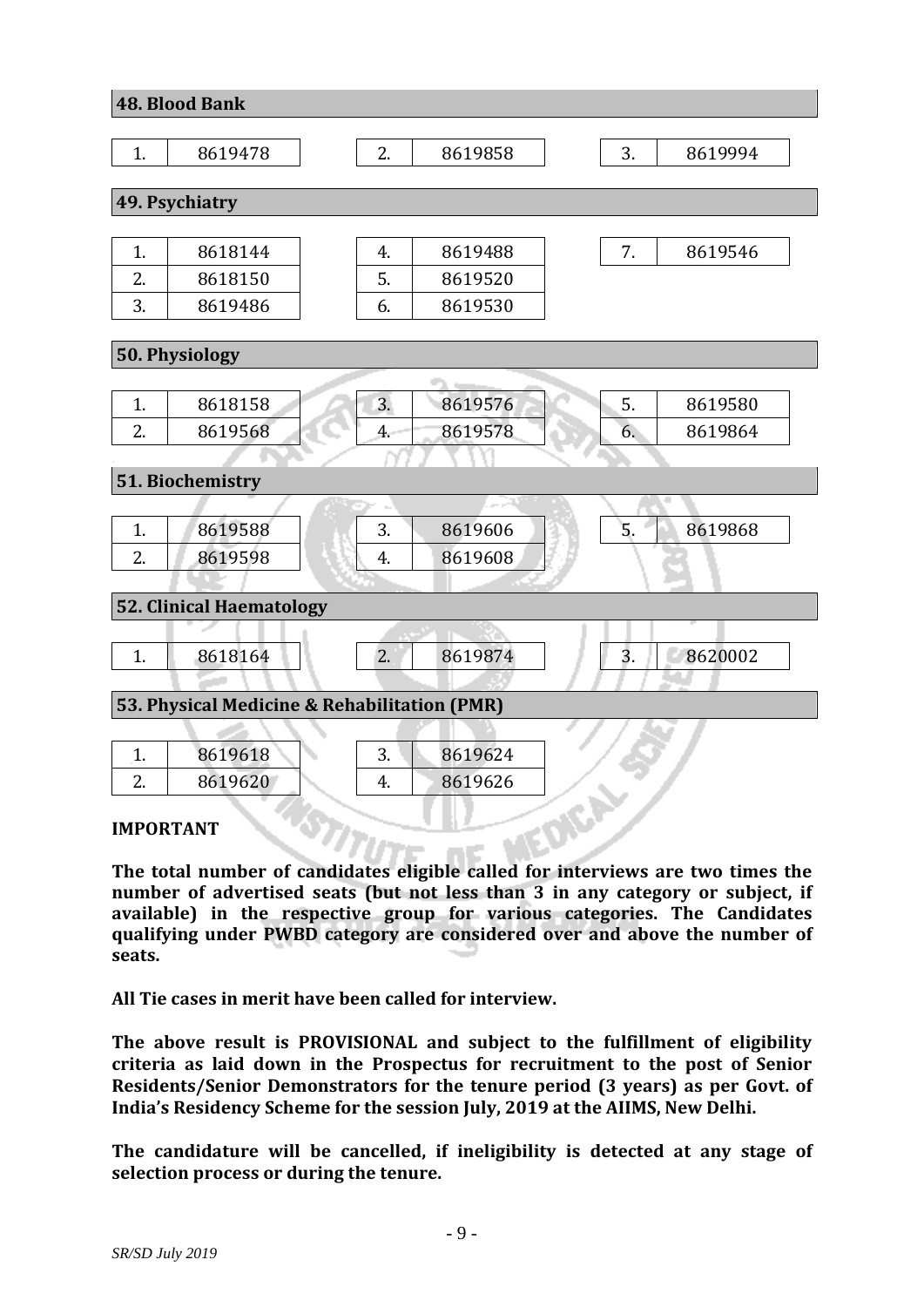**The Candidates are required to bring their all valid original certificates/degrees (along with one set of Photocopy) as mentioned in the Prospectus, at the time of interview for verification.**

#### **SCHEDULE FOR INTERVIEWS (STAGE II)**

**The following is the schedule of Interviews (Stage II) of the Recruitment Examinations for the post of Senior Resident / Senior Demonstrator**

مس

- **Candidates will not be allowed to appear for the Interview without verification of the relevant documents/certificates mentioned in the Prospectus.**
- C**andidates must bring original certificates/degrees and other relevant documents (valid caste certificates in case of OBC, SC & ST) etc.**
- **Candidates are to report for the interview at 9.00 AM sharp at Jawahar Lal Auditorium, AIIMS, New Delhi on the dates specified below. No candidate will be entertained after 10.00 AM. 97.**

| <b>S. No.</b> | Group                   | <b>Subject</b>                                                    | Date & Time |
|---------------|-------------------------|-------------------------------------------------------------------|-------------|
| 1.            |                         | Anaesthesiology Pain Medicine & Critical care                     |             |
| 2.            | 2                       | Onco. Anaesthesiology (IRCH)                                      |             |
| 3.            | 3                       | Palliative Medicine (Dr. BRA IRCH)                                |             |
| 4.            | $\overline{\mathbf{4}}$ | <b>Cardiac Anaesthesiology</b>                                    |             |
| 5.            | 5                       | <b>Neuro Anaesthesiology</b>                                      |             |
| 6.            | 6                       | Radiodiagnosis                                                    | 20.06.2019  |
| 7.            | 7                       | Cardiovascular Radiology And Endovascular<br><b>Interventions</b> | (9:00 AM)   |
| 8.            | 8                       | Neuroimaging & Interventional Neuro-Radiology                     |             |
| 9.            | 9                       | <b>Orthopaedics</b>                                               |             |
| 10.           | 16                      | <b>Medical Oncology</b>                                           |             |
| 11.           | 21                      | Rheumatology                                                      |             |
| 12.           | 22                      | <b>Geriatric Medicine</b>                                         |             |
| 13.           | 23                      | <b>Pulmonary Medicine</b>                                         |             |

| <b>S. No.</b>      | Group     | <b>Subject</b>                    | Date & Time |
|--------------------|-----------|-----------------------------------|-------------|
| 1.                 | <b>10</b> | Prosthodontics (CDER)             |             |
| 2.                 | 11        | Conservative & Endodontics (CDER) |             |
| 3.                 | 12        | Orthodontics(CDER)                |             |
| $\boldsymbol{4}$ . | 13        | <b>Community Dentistry (CDER)</b> |             |
| 5.                 | 14        | Oral & Max. Surgery (CDER)        |             |
| 6.                 | 15        | Critical & Intensive Care         |             |
| 7.                 | 17        | Radiotherapy                      |             |
| 8.                 | 18        | Medicine                          | 21.06.2019  |
| 9.                 | 19        | <b>Emergency Medicine</b>         | (9:00 AM)   |
| 10.                | <b>20</b> | Medicine (Trauma)                 |             |
| 11.                | 25        | Paediatrics                       |             |
| 12.                | 26        | <b>Paediatric Surgery</b>         |             |
| 13.                | 27        | Dermatology & Venereology         |             |
| 14.                | 28        | <b>Forensic Medicine</b>          |             |